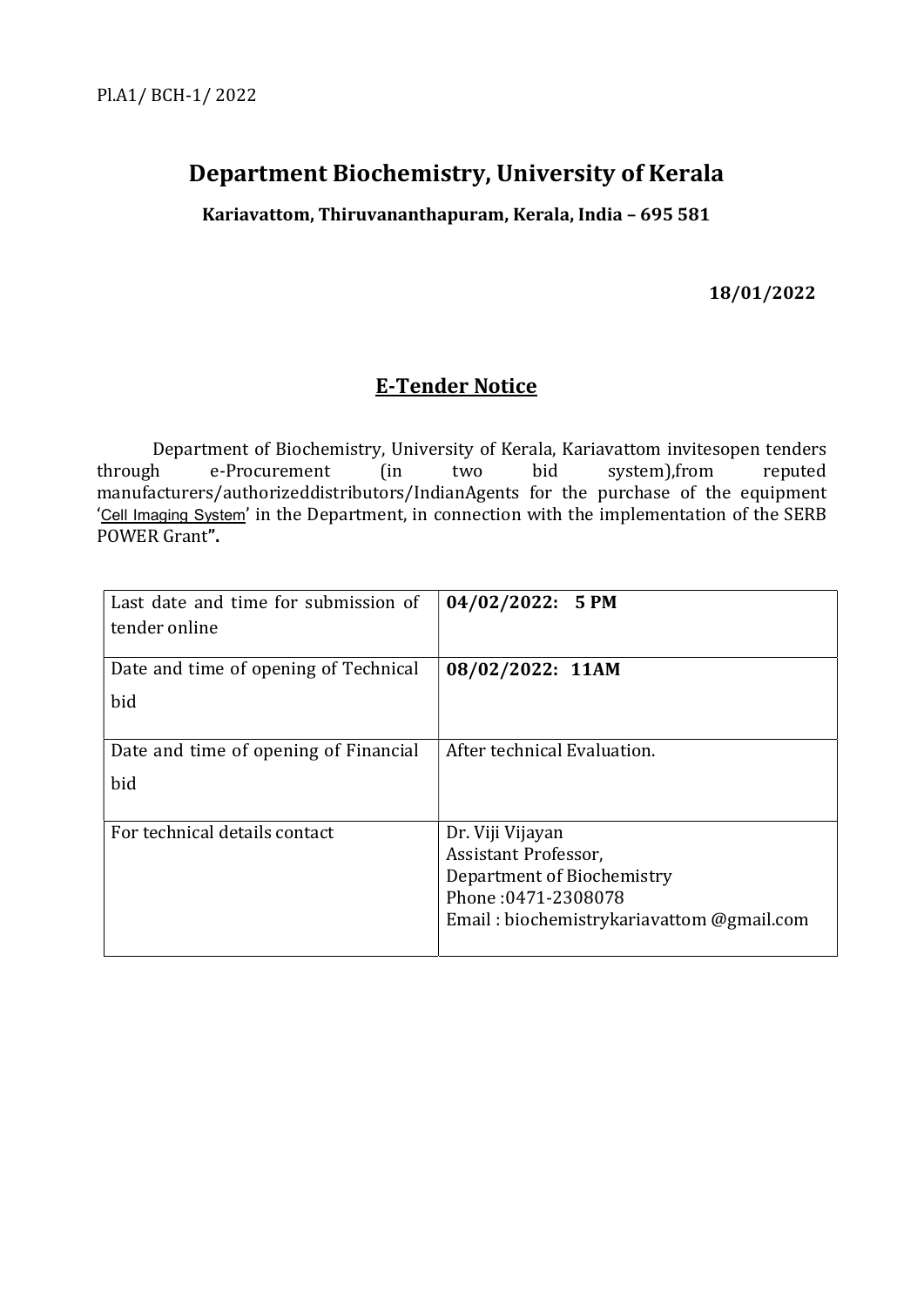## TECHNICAL SPECIFICATIONS

- 1. A bench top cell imager with integrated camera and monitor for high quality brightfield, phase contrast and fluorescence imaging
- 2. Compact model that can be placed inside a standard cell culture hood
- 3. An easy to use quick system that does not require warm up, cool down or any filter changes
- 4. Should not require any darkroom environment for proper viewing
- 5. Should have 20X plan fluorite LWD objective
- 6. Condenser working distance should be 60 mm
- 7. Overall optical magnification should be 450X or better
- 8. Stage should be compatible for imaging of specimens in any cell culture wares: slides, culture discs and T flasks etc.
- 9. System should have focus assisted facility to adjust focus with ease
- 10. Illumination:The light source should have long life LED (50,000 hour lifespan), with adjustable intensity reliable for daily use.
- 11. Illumination should have blue, Green and red fluorescent channels (suitable for DAPI, GFP/FITC, Texas Red/RFP fluorescence) and single click overlay of all three channels
- 12. A high resolution CCD camera of >1.3 MP
- 13. The images captured by camera should be 16-bit monochrome, TIFF, PNG, JPG, or BMP (1296 × 964 pixels) format images can be possible.
- 14. The instrument should have a display of ≥12.5-inch integrated color display; minimum display resolution 1300 x 750 pixels; image resolution 1250 x 950 pixels; adjustable tilt
- 15. Should be provided with a printer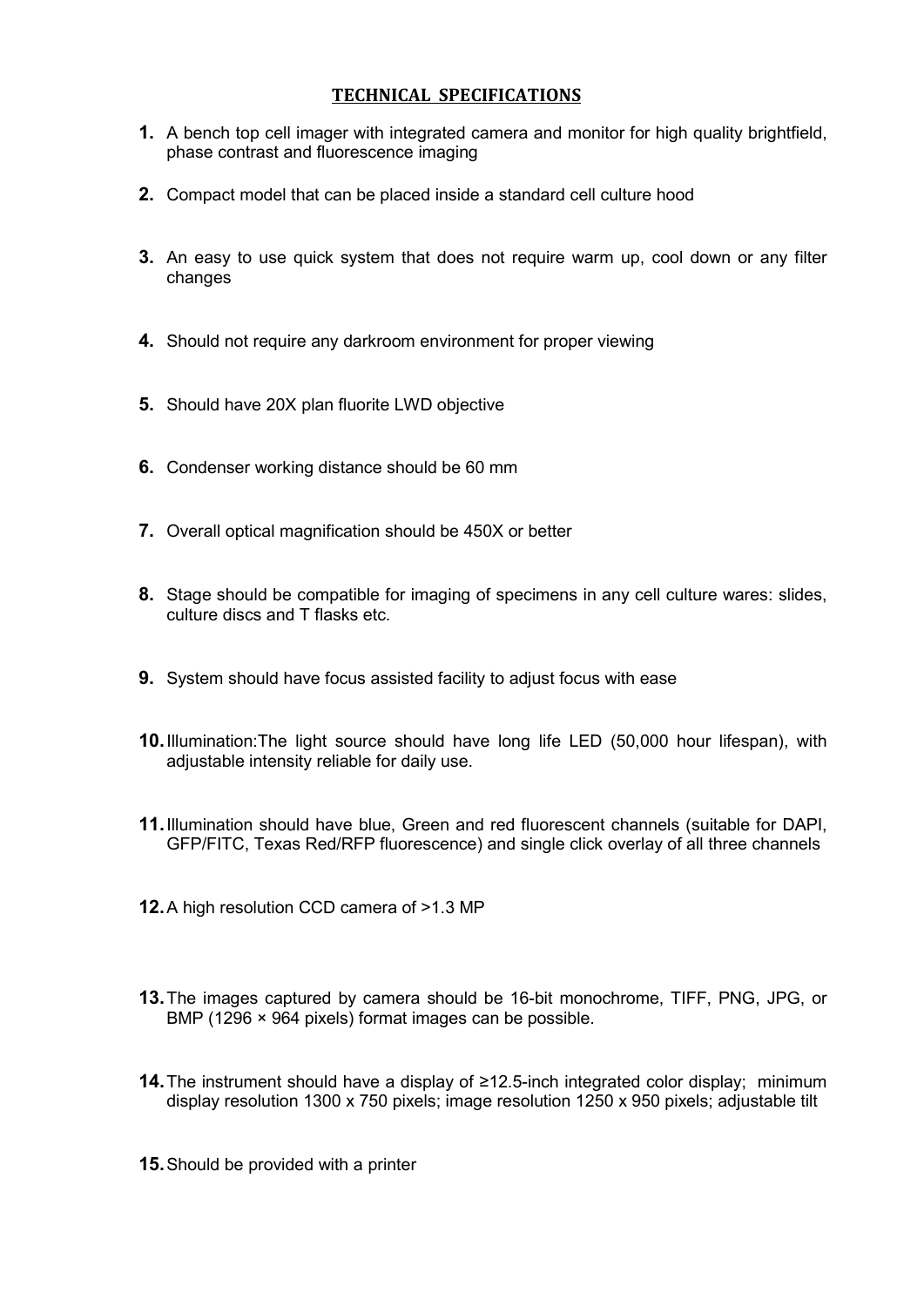#### 16. Warranty period of 3 years

# 17. Country of origin certificate should be provided

## Terms and Conditions

- 1. Every tenderer should submit Tender fee of Rs. 2,500/-.
- 2. Every tenderer should submit Earnest Money Deposit (EMD) of Rs.10,000/-.
- 3. Quantities can be increased or decreased by purchaser and bidder has to supply deviated quantities at the rates prescribed and approved by the purchaser in the tender document. Purchase of optional items will be finalized at the time of financial evaluation. However, the bidder must quote the optional items. The bidder should quote all items; partial quote will not be accepted.
- 4. Original Equipment Manufacturer (OEM) Certificate/ Undertaking: If the bidder is not an OEM, Certificate of authorized dealership/ distributorship from the OEM for technical support to the bidder and supply of spares shall be furnished.
- 5. Incomplete & conditional tenders and tenders received after the due date will be summarily rejected without assigning any reasons thereof.
- 6. Commercial bids of short–listed vendors will only be opened. Please note that the Vendor(s) who do not qualify in the technical bid will not be considered for commercial bid.
- 7. The bidder must not sub-contract the work to other providers.
- 8. The prices quoted must be on "all-inclusive till destination" basis. The prices quoted should be inclusive of all Taxes, Insurance, Freight, Packing & Forwarding Charges, Handling, Delivery Charges, installation charges etc.
- 9. Payment terms: Payment against delivery and successful installation of the equipment in the department.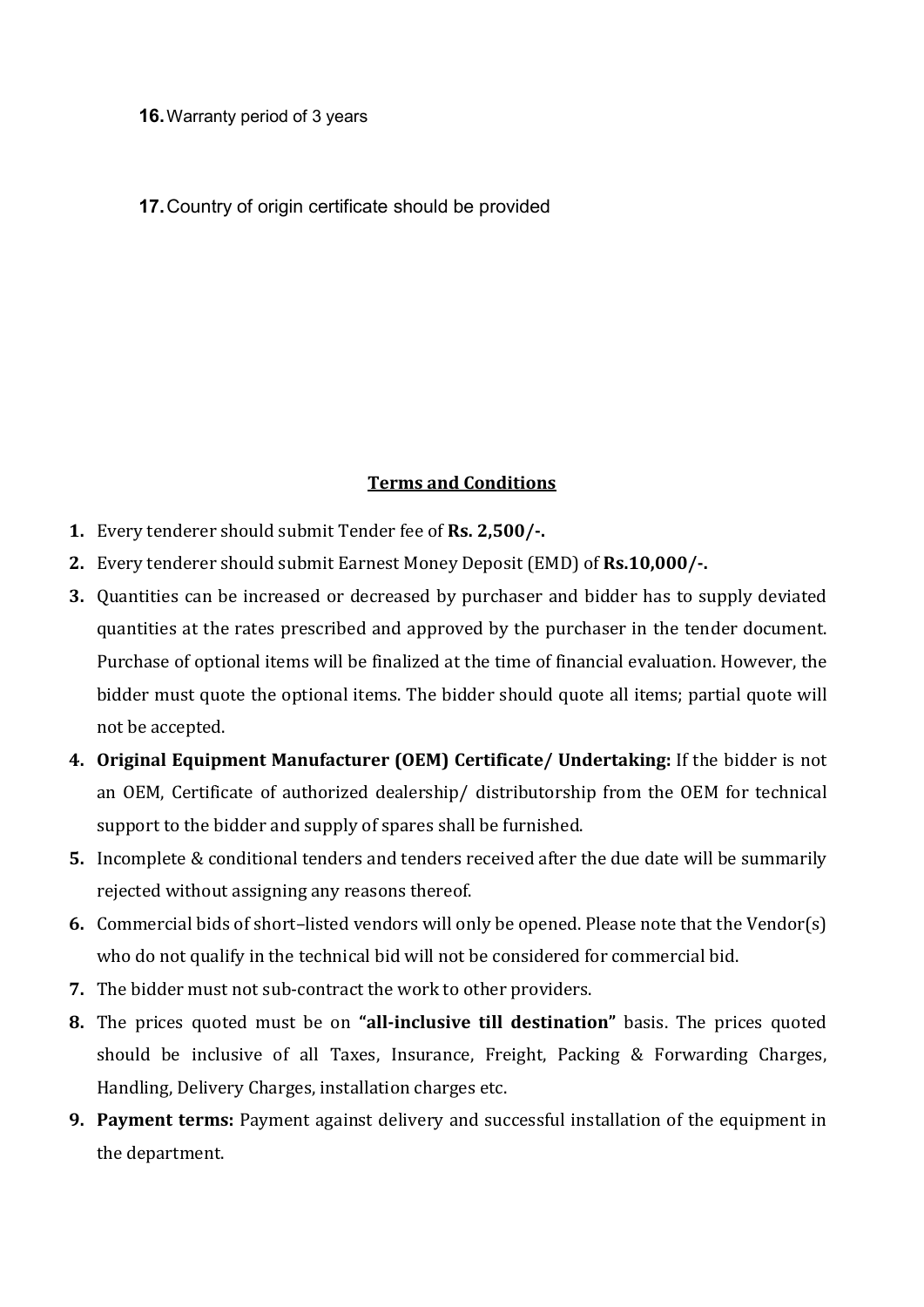- 10. The configuration given is the minimum configuration that is/are required. Vendors may choose to supply higher/better/ enhanced systems/peripherals, but their financial quotes shall be treated as if they have been offered for the specified configuration only.
- 11. The Bidder shall bear all the costs associated with the preparation of the documents, submission of its bid and we will in no case be responsible or liable for these costs, regardless of the conduct or outcome of the bidding process.
- 12. The bid shall be typed and shall be signed by the bidder or a person duly authorized to bind the bidder to the contract.
- 13. The bid shall contain no interlineations, erasures or overwriting except as necessary to correct errors made by the Bidder. In such case the person or persons signing the bid shall initial such corrections.
- 14.The bidder is expected to examine all instructions, forms, terms, condition, and technical specifications in the tender Documents. Failure to furnish all information required by the tender Documents or submission of a bid not substantially responsive may result in the rejection of its bid.
- 15. The bidders shall give undertaking that all the Components used in the equipment shall be original make as per the technical specifications submitted and the hardware/software shall be supplied with the authorized license certificates, if found contrary the supplier shall replace the component/equipment with original one at their own cost.
- 16.Validity of tender: Tender submitted shall remain valid at least for 90 days from the date of opening the tender. Validity beyond three months from the date of opening of the tender shall be by mutual consent.
- 17.Delivery and installation: Proposed delivery schedule should be mentioned clearly. Delivery and installation should be made at II Floor of the Department of Biochemistry, University of Kerala, Kariavattom Campus Trivandrum – 695581, without any extra cost. Complete installation, testing and demonstration of the system and day to-day maintenance are to be provided at site (inclusive of documentation, demurrage, customs duty, clearance and transportation charges). University of Kerala will provide customs duty exemption certificates if required.

18. The Supply and installation of items must be made within four weeks from the date of issue